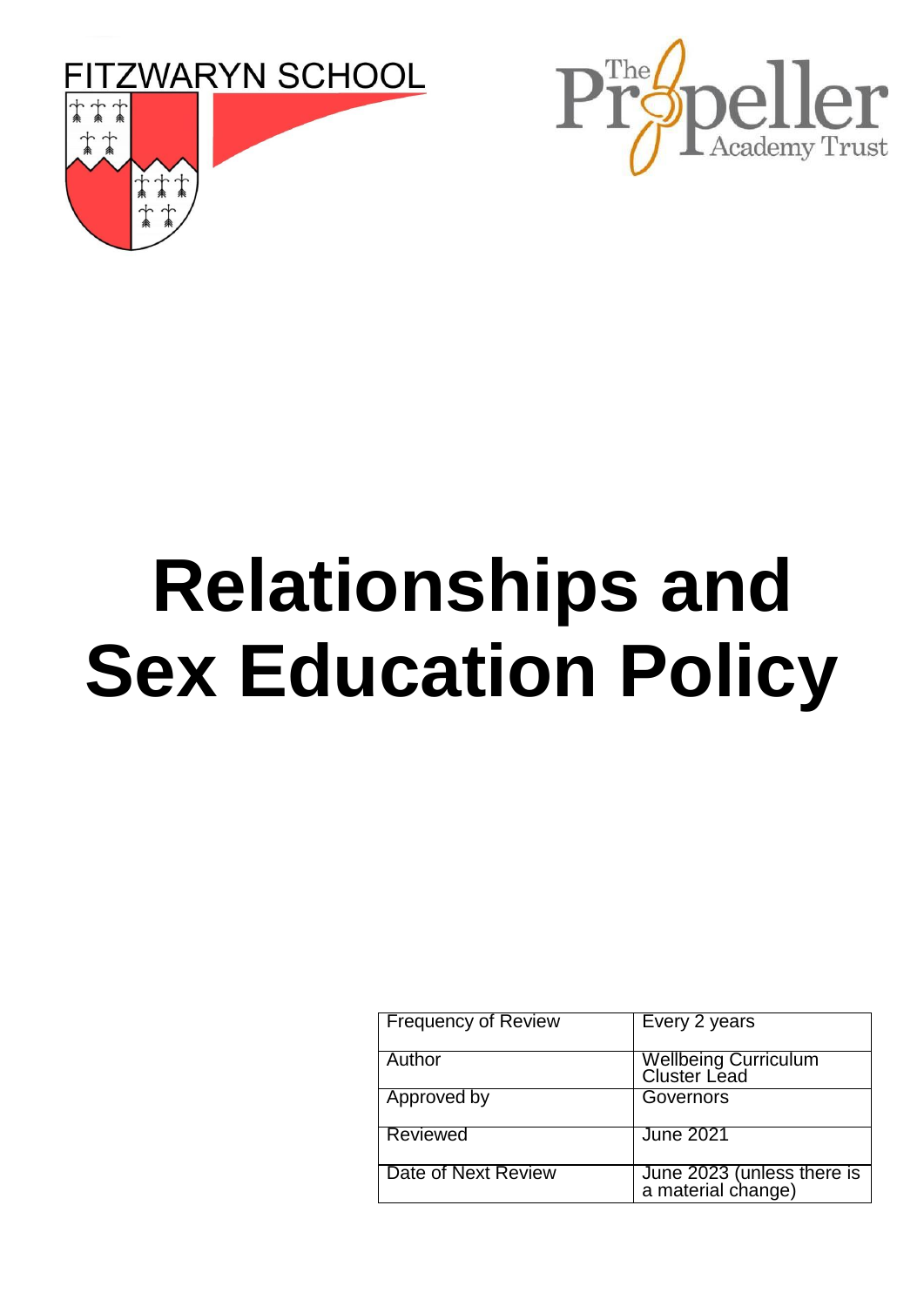## **Rationale and Ethos**

This policy covers our approach to teaching Relationships and Sex Education at Fitzwaryn School. It has been produced in consultation with staff, parents, pupils and governors.

We believe RSE is important for the emotional, social and cultural development of our pupils. The curriculum will involve learning about relationships, puberty sexual health, sexuality, consent, healthy lifestyles, diversity and personal identity. It will run alongside our school values of friendship, respect, perseverance, cooperation, peace and fairness.

Fitzwaryn School's vision is 'Through learning to learn pupils will access society'. The RSE curriculum will help pupils to learn to respect themselves and others and to recognise their responsibility in terms of making well-informed decisions about their lives. It will therefore also support children to learn how to keep themselves safe and understand how to access help in society.

Our curriculum intent is that pupils will learn:

- How to show respect and tolerance towards others who may have different backgrounds, cultures, feelings, views and sexuality.
- To take responsibility for personal choice/actions and their consequences.
- They have the right to feel safe, secure and looked after properly.
- They have the right to receive accurate information about relationships.
- To have an awareness of the way another person feels.
- The value of a stable loving relationship.
- The value of mutual support and co-operation.
- The value of honesty and openness.
- The value of self-respect.

## **Inclusion and Equal Opportunities**

Fitzwaryn School considers the needs of different groups within the school, this includes sex, gender, varying home backgrounds, sexuality, SEN, CWCF (previously LAC), faith, ethnicity and culture. The programme is differentiated at point of delivery by trained staff, so that it is appropriate to pupils' ages, abilities, genders and developmental stages. We aim to ensure all pupils are treated fairly, with no discrimination or bullying on grounds of gender, race, religion, language, culture, social circumstances, appearance, sexuality, ability or disability etc.

## **Roles and Responsibilities**

The RSE programme will be led by the lead teacher of the Well-being Cluster, and other members of the Well-being Cluster will support in the leadership of the RSE programme. The policy is approved by the governing body. The headteacher is responsible for ensuring RSE is taught consistently across the school, that staff are appropriately trained for teaching RSE and for managing requests to withdraw pupils from RSE lessons. Teachers are responsible for teaching RSE to their classes in a sensitive and appropriate manner for the individual needs of the pupils in their class. They will be supported by HLTAs and TAs. Other professionals will be involved if appropriate e.g. school nurse. A working party made of parents, staff and governors will be responsible for the monitoring and evaluation of the RSE programme.

## **Legislation**

We have based our school's Relationships and Sex Education policy on the statutory guidance document "Relationships and Sex Education (RSE) and Health Education" (DfE, 2019) and the PSHE Association's supplementary guidance "Writing your school's relationships and sex education (RSE) policy" (PSHE Association, September 2018).

Department for Education guidance states that from September 2020, all primary school aged children must be taught Relationships and Health Education. The teaching of Sex Education for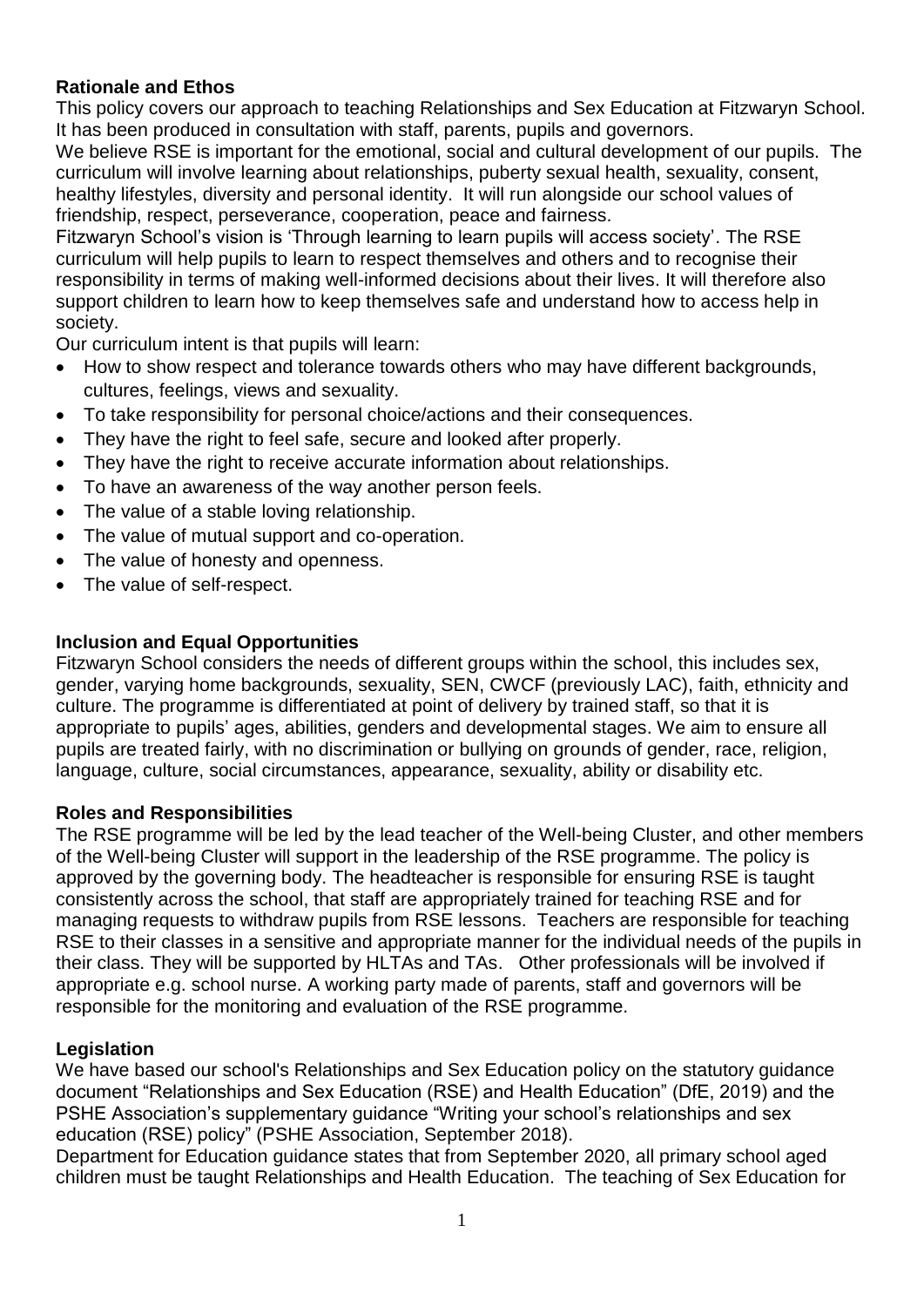primary school pupils remains non-statutory, with the exception of the elements of sex education contained in the Science National Curriculum. For secondary-aged pupils, Sex and Relationships Education is now compulsory. The DfE (2019) guidance on 'Relationships and Sex Education (RSE) and Health Education states 'In special schools …. there may be a need to tailor content and teaching to meet the specific needs of pupils at different developmental stages. As with all teaching for these subjects, schools should ensure that their teaching is sensitive, ageappropriate, developmentally appropriate and delivered with reference to the law.'

#### **Curriculum Design**

Our RSE programme will be part of our whole school PSHE education provision and will cover healthy and unhealthy relationships, appropriate private and public behaviour, puberty, consent, sex and contraception, LGBTQ+. Elements will also be covered in other subjects such as Science, RE and PE if it fits into those subject areas e.g. life cycles in Science. We will ensure RSE is matched to the needs of our pupils by class and this may look different in each class. Teachers will create differentiated plans and activities to meet the needs for all in their class. If appropriate classes will be split into smaller groups. A wide range of teaching methods can be used to enable students to actively participate in their own learning and these methods will include videos, photos, books, quizzes, case studies, research, role play, video and small group discussion. Staff will be aware of the importance of using 'real life' teaching methods if possible but also take into consideration the individual needs of pupils in each class group.

High quality resources will support our RSE provision and will be regularly reviewed. It is important to recognise that pupils may need lots of support to generalise their learning outside of RSE lessons and therefore it can be appropriate to revisit topics frequently in a spiral curriculum model to support 'overlearning' (i.e. practising and embedding the new skills, so the learner retains the learning beyond the initial success and develops mastery).

All staff will:

- Openly teach pupils what 'slang' words mean (where appropriate) and that some are offensive.
- Use inclusive language (such as partner instead of boyfriend/girlfriend).
- Use correct terminology as this is deemed good practice.
- Avoid the use of any slang.

Pupils will be encouraged to reflect on their own learning and progress by using self-assessment processes that are established in individual classes. An overview of the learning in each Key Stage can be found on the school's curriculum overview documents.

#### **Safe and Effective Practice**

We will ensure there is a safe learning environment for pupils by setting clear ground rules in each class that are revisited at the beginning of each RSE lesson. Staff will model a respectful and positive attitude to RSE and support pupils to demonstrate these attitudes when participating in the lessons. Questions will be answered in a sensitive and appropriate way ensuring balanced views are put across without negative connotations. If a question is felt to be too sensitive/detailed for a whole class situation, staff will work 1:1 with a pupil to answer the question. If staff are unsure of how to answer a question, they will liaise with SLT and respond to the question at a later date, with the input of parents if appropriate.

#### **Safeguarding**

Teachers are aware that effective RSE, which brings an understanding of what is and what is not appropriate in a relationship, can lead to a disclosure of a child protection issue or other safeguarding concerns. If this occurs, teachers will contact the Designated Safeguarding Lead